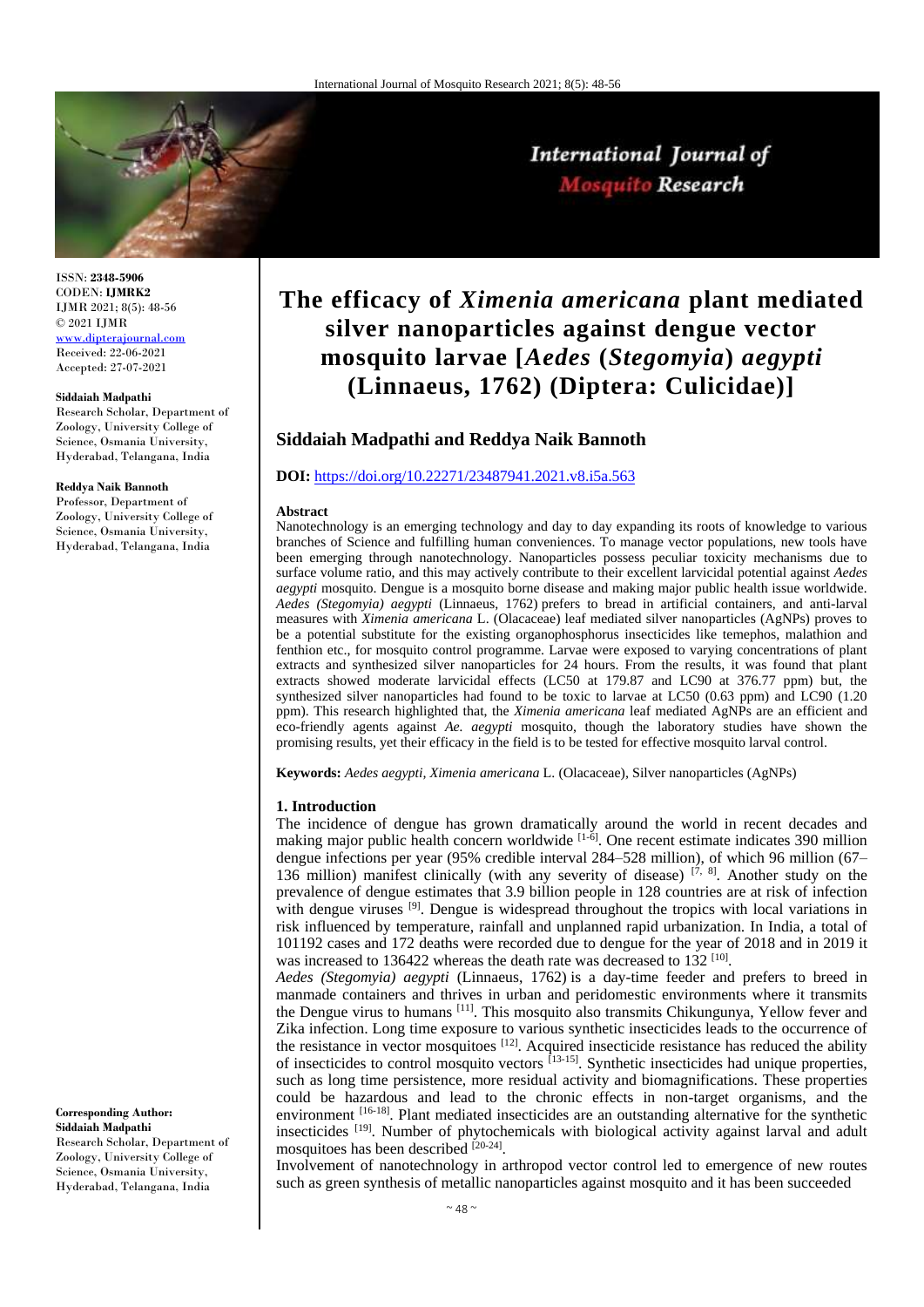and giving the best solutions to mosquito menace [25-27]. The plant-mediated synthesis of silver nanoparticles; is an ecofriendly approach, more advantageous over chemical and physical methods, cheap, single-step and does not require high pressure, energy, temperature, or extremely toxic chemicals [28, 29] . *Ximenia americana* belongs to the family Olacaceae, commonly known as sea lemon. It is a bush forming shrub and small tree and found on banks of rivers and moist areas throughout India. The aim of this study is to determine the biological activity of *Ximenia americana* leaf extract against *Ae. aegypti* mosquitoes. In the Laboratory the efficacy of leaf extract was tested with crude as well as plant mediated silver nanoparticles with 3<sup>rd</sup> and 4<sup>th</sup> instar larvae.

# **2. Materials and Methods**

# **2.1 Mosquito collection and culture**

*Ae. aegypti* larvae and pupae were collected by the dipping method from natural habitats, in and around Osmania University, Hyderabad, Telangana, India <sup>[30]</sup>. Rearing conditions for all mosquitoes were maintained (27 $\pm$ 2 °C, 75– 85% RH, and L14: D10 photoperiod). According to the manual for mosquito rearing and experimental techniques published by American Mosquito Control Association larvae were reared to adulthood in the mosquito culture room in two liter of water in white enamel trays (30 cm long×25 cm wide×6 cm deep) where they were provided a daily food mix comprising three parts brewer's yeast and one part dog biscuit [31]. Pupae were placed into screened cages (23 cm long×23 cm wide×23 cm deep). When imago emerged after 24 hours; they were identified followed by standard keys  $[32-34]$ , transferred into glass cages (30 cm long×30 cm wide×30 cm deep) and provided with 10% sucrose solution (in water) via a piece of cotton. After mating, female mosquitoes were allowed access to feed on nude mice for blood feeding. Eggs were collected through ovitraps and this pure culture was reared again to get the  $F_1$  generation and finally these larvae were used for bioassay.

## **2.2 Plant material collection and preparation of extract:**

Plant material collection and extraction has been done by standard methodologies [35, 36]. *Ximenia americana* plant leaves were collected from Osmania University, Hyderabad, Telangana, India (Latitude: 17.427 and Longitude: 78.53448). Taxonomic identification carried out at the Department of Botany, Osmania University, Hyderabad, India. A voucher specimen was deposited in the Medical Entomology Laboratory (ID: NHMZD273), Department of Zoology, Osmania University, Hyderabad.

Fresh leaves of *Ximenia americana* were collected, washed several times with tap water to remove the dust particles and then shade dried for two weeks at  $27\degree$ C to remove the residual moisture and grinded to form fine powder. Then plant extract was prepared by mixing 25 g of leaf powder with 250 mL of deionized water in a 500 mL of (Borosil, India) conical flask. The solution was mixed for every 3 hours with fresh glass rod. After 48 hours the solvent color changed from moderate to fully dark; it indicates dissolved state of plant material. Plant material was filtered with the help of What's man No. 1 filter paper, and crude extract was stored at  $4 \text{ }^{\circ}\text{C}$ for further analysis. Presence of alkaloids was confirmed using Mayer's test and Wagner's test. Then the solution was used for the reduction of silver ions  $(Ag^+)$  to silver nanoparticles (Ag<sup>o</sup>).

# **2.3 Synthesis of Silver Nanoparticles**

Biosynthesis of silver nanoparticles has been carried out by standard methodologies  $[37-40]$ . In a typical synthesis of silver (Ag) nanoparticles, 20 ml of leaf extract was added to reduce 80 ml of 1 mM AgNO<sub>3</sub> (bought from Sigma Aldrich Bangalore) aqueous solution and kept at room temperature. For the reproducibility experiment was done in triplicate.

# **2.4 Characterization of AgNPs**

The bioreduction of pure  $Ag<sup>+</sup>$  ions was monitored by measuring the UV-visible spectra (UV-spec) of the reaction medium [Shimadzu 2600 – (TCC)]. For FTIR measurements, the Silver nanoparticles solution was centrifuged at 10,000 rpm for 30 min. The pellet was washed three times with 20 ml of deionized water to get rid of the free proteins or enzymes that are not capping the silver nanoparticles. The samples were dried and grinded with KBr pellets and analysed on a Bruker Optics (Germany made) Tensor-27 model in the diffuse reflectance mode operating at a resolution of  $0.4 \text{ cm}^{-1}$ . The size and shape of silver nanoparticles have been visualized through a scanning electron microscope (SEM). Presence of elemental study was carried out by using EDS. Crystalline nature of AgNPs was studied through X-ray diffraction (XRD). GC-MS analysis has been carried out by the SHIMADZU QP2010, an oven temperature from 50 to 280 °C at  $4^{\circ}$ C/min and held at this temperature for 5 min; inlet and interface temperatures were 250 °C and 280 °C, respectively. Carrier gas was *He* at a flow rate of 1.0 ml/min (constant flow). 0.2 ml of sample was injected under a split of 20:1. EIMS: electron energy, 70 eV. Interpretation of mass spectrum GC-MS was conducted using a database of NIST, having more than 62,000 patterns. The spectrum of the known compounds was compared with the NIST library.

#### **2.5 Bioassay**

Bioassay test was performed according to WHO guidelines [41], with different concentrations to assess the larvicidal activity. Percentage mortality was calculated as follows:

Percentage mortality  $=$  (Number of dead individuals/Number of treated individuals)  $\times$ 100

# **2.6 Statistical analysis**

The average larval mortality data were subjected to Probit analysis (FORTRAN) for calculating LC50 and LC90<sup>[42]</sup>.

#### **3. Results**

After 1 hour the color of the solution changed from colorless to honey brown (Figure-1) indicating the formation of silver nanoparticles and this was confirmed by UV-visible spectroscopy. At 60 minutes a peak value at 435 nm with intensity of 0.06 was observed corresponding to AgNPs (Figure-2). Figure-3 illustrates the X-ray diffraction pattern with three characteristics of diffraction peaks for the AgNPs synthesized from the aqueous leaf extract of *Ximenia*  americana. Bragg reflections with  $2\theta$  values of  $40.63^{\circ}$ ,  $45.74^{\circ}$ , and  $77.50^{\circ}$  were indexed for the planes (111), (200) and (311) respectively. These Bragg refractions were in agreement with reference pattern of JCPDS NO.04-0783 and thus conforms the synthesized silver nanoparticle, which were crystalline in nature (size 27.01 nm) and of face centered cubic (FCC) crystal lattice (Figure-3).

Infra-red (IR) spectra of AgNPs synthesized using *Ximenia americana* aqueous leaf filtrate after bio reduction of silver obtained by FTIR were recorded between 400 and 4000 cm-1 (Figure-4). Troughs were observed at 3444.98 cm-1 , 3421.83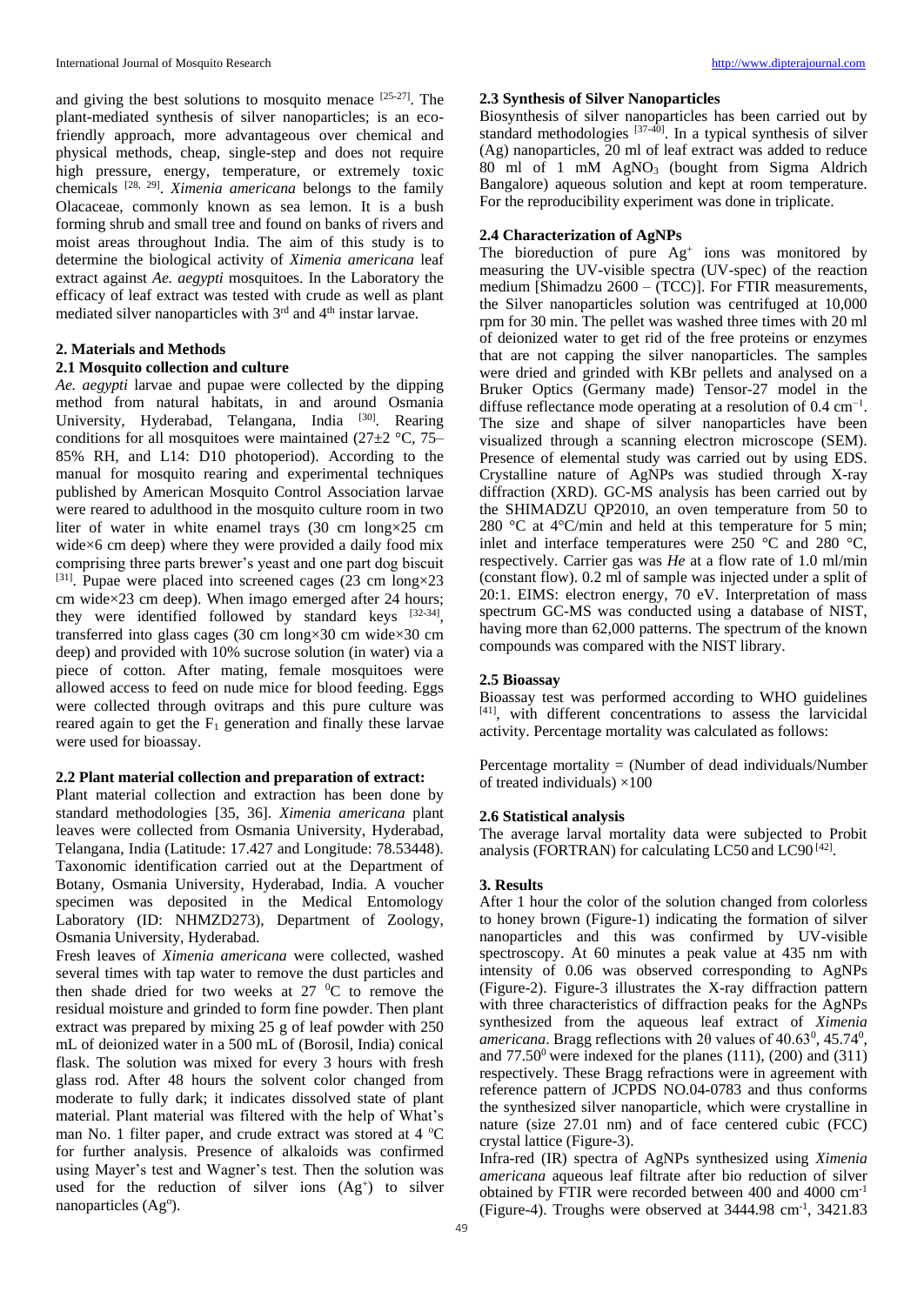cm-1 , 2922.25 cm-1 , 2854.74 cm-1 , 2333.94 cm-1 and 1629.90 cm<sup>-1</sup>. The intense band at 3444.98 cm<sup>-1</sup> is corresponds to O-H stretching, 3421.83 cm<sup>-1</sup> is O-H Medium stretching, 2922.25  $cm<sup>-1</sup>$  asymmetric stretching vibration of  $CH<sub>2</sub>$  of acyl chains (lipids),  $2854.74 \text{ cm}^{-1}$  is corresponding to  $\text{CH}_2$  symmetric stretching,  $2333.94$  cm<sup>-1</sup> is O-H stretching, the band at 1629.90 cm<sup>-1</sup> is corresponds to amide-I. It is observed from the spectra of silver nanoparticles the appeared bands at 1629.90 and 3444.98 which are due to amide-I and hydroxyl group that are responsible for reducing the  $Ag<sup>+</sup>$  ions to atoms (Figure-4).

According to the scanning electron micrograph, the morphology of the AgNPs was observed and approximately spherical. In the analysis by energy dispersive spectroscopy (EDS) of the AgNPs the presence of elemental metal signal was confirmed (Figure-5A and B). AFM data analyzed by NOVA-TX software highlighted that *Ximenia americana* leaf mediated AgNPs has shown a size ranging from 10 to 90 nm, with most of them falling within range 10 to 90 nm (Figure-6A and B). From the GC-MS analysis the active ingredient in the synthesized silver nanoparticle responsible for larvicidal activity was found to be 2-propanone (CAS) Acetone \$\$ Propa (Figure-7). LC50 and LC90 were recorded at 179.87 and 376.77 ppm with *Ximenia americana*, whereas synthesized silver nanoparticles had shown LC50 at 0.63 and LC90 at 1.20 ppm (Table-1, 2 and Figure-8, 9).

#### **4. Discussion**

The biofabrication of the mosquitocidal silver nanoparticles is rapid, eco-friendly and cost-effective. AgNPs have excellent anti-mosquito larvicidal activity against third instar larvae of *Ae. aegypti.* Phytochemicals are botanicals which are naturally occurring insecticides obtained from floral resources. Applications of phytochemicals in mosquito control have been in use since the 1920's [43], but the discovery of synthetic insecticides such as DDT in 1939 side tracked the application of phytochemicals in mosquito control programmes. After facing several problems due to injudicious and over application of synthetic insecticides in nature, refocus on phytochemicals that are easily biodegradable and have no ill-effects on non-target organisms was appreciated. Safe and efficacious insecticides of plant origin have gained importance in recent years and are considered as less hazardous to human health. Studies on the larvicidal action of terrestrial plant extracts against the mosquito larvae were carried out tremendously. Many authors have studied the larvicidal action of terrestrial plant extracts against different mosquito larvae at very high concentrations of the plant extracts for achieving significant mortality of mosquito larvae [44] .

Phytochemicals being derived from plant sources can act as larvicide, insect growth regulators, repellent and oviposition attractant and have different activities observed by many researchers. However, insecticides of plant origin have been extensively used on agricultural pests and to a very limited extent, against insect vectors of public health importance. From the results, it was found that plant crude extract showed moderate (LC50 at 179.87 and LC90 at 376.77ppm) larvicidal effect but, the synthesized silver nanoparticles had found to be toxic against mosquito larvae at LC50 (0.63ppm) and LC90 (1.20ppm). The research findings are in alignment with previously reported research studies. Santhosh kumar *et al*., (2011) synthesized AgNPs using aqueous crude extract of *Nelumbo nucifera* and tested its efficacy against *Cx. quinquefasciatus.* LC<sub>50</sub> and LC90 values were recorded at

0.69 and 3.59 ppm [45] . *Turbinaria ornate* mediated AgNPs were synthesized, used against *Ae. aegypti* and  $LC_{50}$  was recorded at 0.738 μg /mL [46]. Azarudeen *et al.,* (2017) synthesized AgNPs using *Merremia emarginata*, and got  $LC_{50}$ at 9.20 μg/mL against *Ae. aegypti* and 10.02 μg/mL for *Cx. quinquefasciatus* [47]. Govindarajan *et al.,* (2017) used *Hugonia mystax* to synthesize the AgNPs and got  $LC_{50}$  at 15.56 μg/mL for *Ae. aegypti* and 17.46μg/mL for *Cx. quinquefasciatus* [48] . *Curcuma zedoaria* mediated AgNPs were tested against *Cx. quinquefasciatus* and LC<sub>50</sub> was recorded at 0.64ppm<sup>[49]</sup>. Aina *et al.*, (2019) tested the toxicity of *Chasmanthera dependens* mediated AgNPs against *Ae. aegypti* and  $LC_{50}$  was recorded at  $7.15\mu\text{g/mL}$  [50]. Benelli *et al*., (2018a) synthesized AgNPs using *Acacia caesia* and tested the larvicidal toxicity against *Ae. albopictus* and got LC<sub>50</sub> value at 11.32  $\mu$ g/mL<sup>[51]</sup>. Muthukumaran *et al.*, (2015) concluded that the aqueous crude extracts and synthesized silver nanoparticles of *Gmelina asiatica* had shown the toxicidal effect on late 3rd instar of *Cx. quinquefasciatus* at LC<sub>50</sub> value of 139.17mg/l and LC<sub>90</sub> value was 243.39mg/l<sup>[52]</sup>. Mondal *et al*., (2019) synthesize silver nanoparticles with *Colocasia esculenta* as a reducing agent and to evaluate their effect against *Culex quinquefasciatus* the LC<sub>50</sub> and LC<sub>90</sub> synthesized silver nanoparticles were 5.17 mg/L and 17.32  $mg/L$ <sup>[53]</sup>.



**Fig 1:** Showing the photograph (A—leaf extract, B—silver nanoparticles after 1 hour) of leaf extract and AgNPs of the *Ximenia americana.*



**Fig 2:** Showing the UV-visible spectra recorded as a function of time of reaction of an aqueous solution of 1 mM AgNO<sup>3</sup> with the leaf extract of *Ximenia americana* (60 minutes). (a) 30 minutes; (b) 60 minutes; (c) 90 minutes; (d) 120 minutes.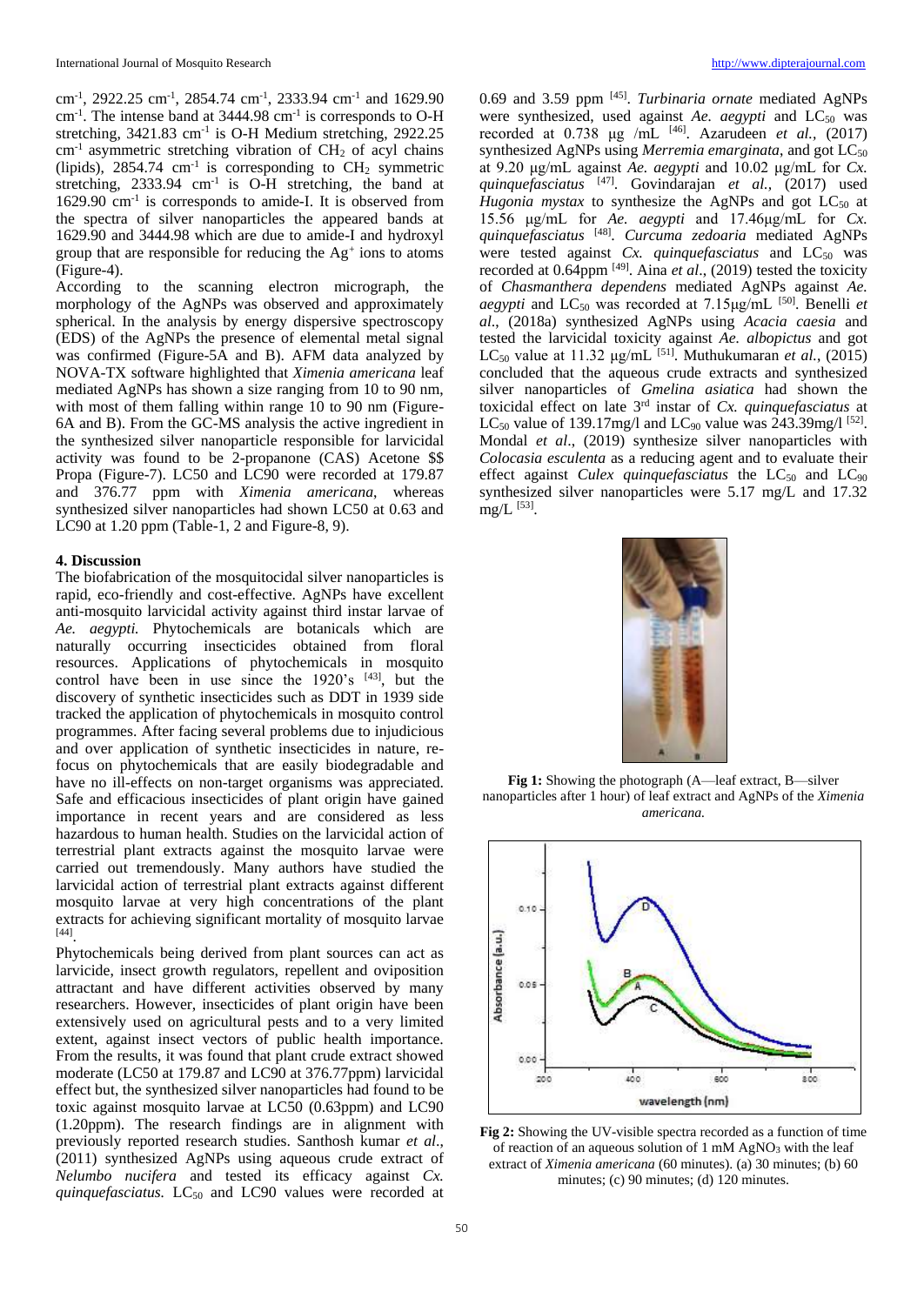

**Fig 3:** Showing the XRD patterns of synthesized silver nanoparticles of *Ximenia americana.*



**Fig 4:** Showing the FT-IR spectrum of AgNPs prepared from the *Ximenia americana* plant extract.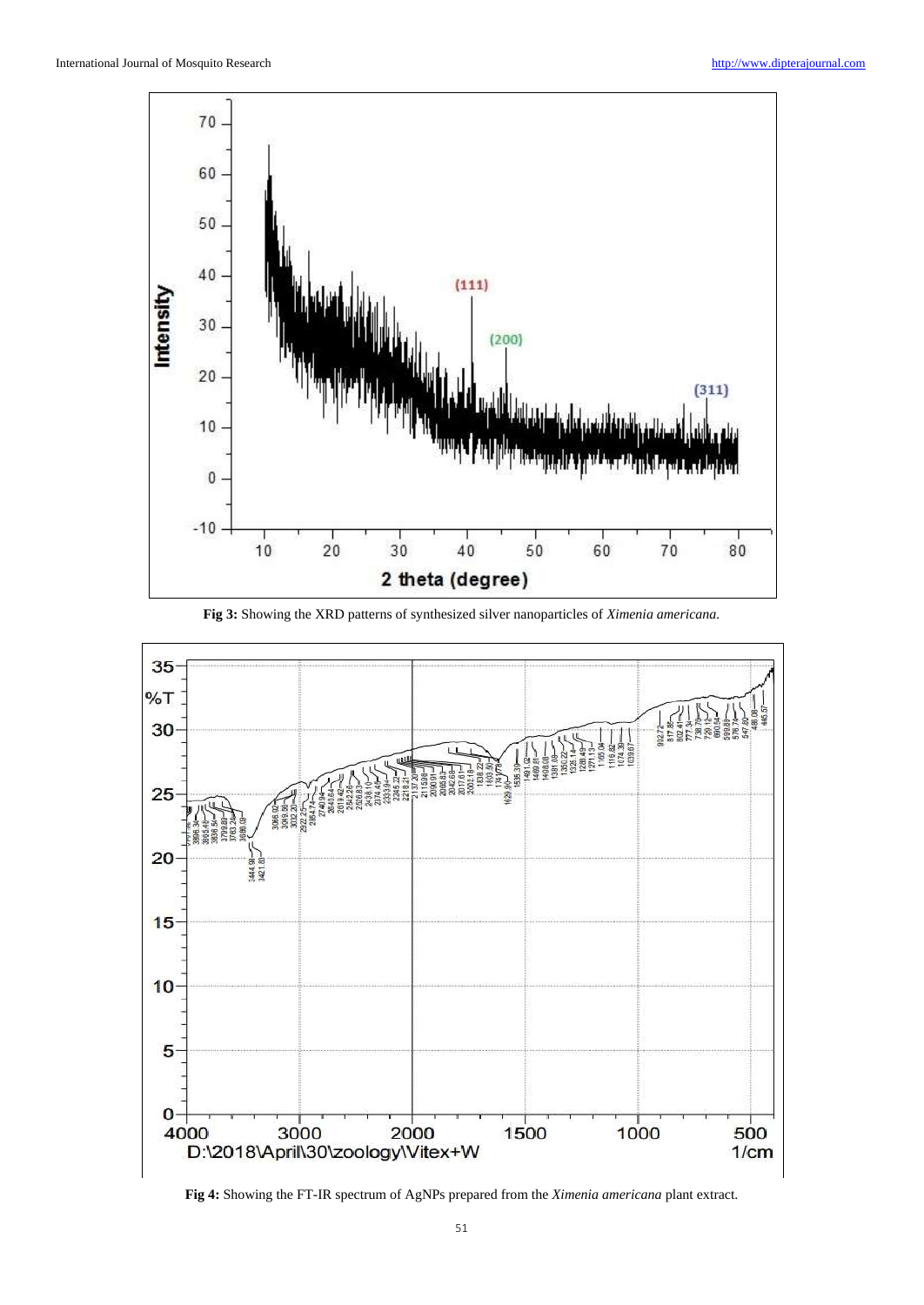



**Fig 5:** Showing the the SEM image (A) and EDS profile (B) of bio-reduced silver nanoparticles.



**Fig 6:** (A) 2.5 µm resolution studies of 10-90 nm size, sperical shaped, polydispersed particles, (B) 3D image of silver nanoparticles analyzes by NOVA-TX software.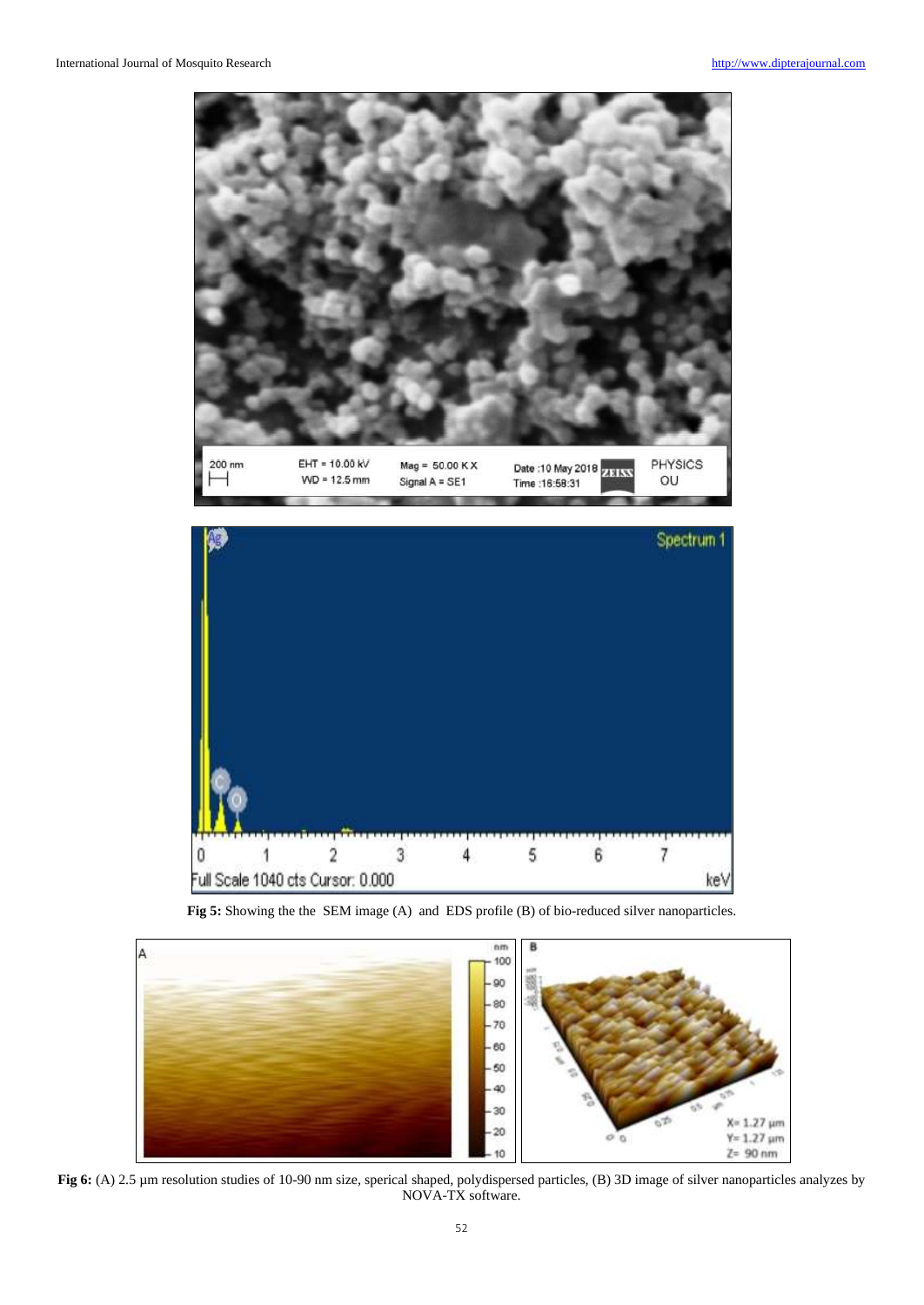

|                |            |                |            |         |                      | Peak Report TIC                                   |
|----------------|------------|----------------|------------|---------|----------------------|---------------------------------------------------|
|                | ık# R.Time |                | Area Area% |         | Height Base m/z Name |                                                   |
| 1              | 0.045      | 376698         | 4.30       | 152041  | 44.00                | 1-Gala-1-ido-octose \$\$                          |
| 2              | 0.208      | 568588         | 6.49       | 124435  |                      | 44.00 1,3,5-Triazin-2(1H)-one, 4,6-bis(ethyl      |
| 3              | 0.240      | 333101         | 3.80       | 125564  |                      | 40.00 Piperidine, 1-nitro- (CAS) N-Nitropip       |
| 4              | 0.325      | 168757         | 1.93       | 41440   | 42.05                | .ALPHA.-D4-HEXAMETHYLENE O                        |
| 5              | 0.783      | 43664          | 0.50       | 15089   | 44.00                | Benzeneethanamine, .alpha.-methyl-                |
| $\overline{6}$ | 0.883      | 75199          | 0.86       | 15505   |                      | 40.00 Ethanol, 2.2-dichloro- (CAS) 2.2-Dich       |
| 7              | 1.167      | 343932         | 3.93       | 159836  | 40.00                | <b>BETA-IONONE EPOXIDE \$\$</b>                   |
| 8              | 1.258      | 2321655        | 26.51      | 2527057 |                      | 43.00 2-Propanone (CAS) Acetone \$\$ propa        |
| 9              | 1.325      | 991120         | 11.32      | 249027  |                      | $44.00$ (S)- $(+)$ -1-Cyclohexylethylamine \$\$   |
| 10             | 1.600      | 595666         | 6.80       | 57494   |                      | 43.05 Acetic acid (CAS) Ethylic acid \$\$ Vin     |
| 11             | 1.769      | 1377653        | 15.73      | 217283  |                      | 45.05 3-hydroxy-2-butanone \$\$ ACETOIN \$        |
| 12             | 1.891      | 292524         | 3.34       | 89081   |                      | 45.05 2-Butanone, 3-hydroxy- (CAS) Acetoi         |
|                | 13 14.716  | 30432          | 0.35       | 12834   |                      | 39.95 2-Pyrrolidinethione (CAS) Thiopyrrol        |
|                | 14 15.351  | 50298          | 0.57       | 14692   |                      | 44.00 1,1-Cyclopropanedicarboxamide \$\$          |
|                | 15 16.074  | 70683          | 0.81       | 18389   |                      | 44.00 6-Dimethyl(trimethylsilyl)silyloxytetra     |
|                | 16 20.092  | 53522          | 0.61       | 16024   |                      | 44.05 Cystine \$\$1-Cystine \$\$ .beta., beta.'-I |
|                | 17 20.683  | 100461         | 1.15       | 15272   |                      | 44.00 Imidazole, 2-amino-5-[(2-carboxy)vin        |
|                | 18 21.015  | 102243         | 1.17       | 14927   |                      | $44.00$ 5-Nitro-3-nitrylpyridone-2- $(1H)$ \$\$   |
|                |            |                |            |         |                      |                                                   |
|                | ik# R.Time |                | Area Area% |         | Height Base m/z Name |                                                   |
|                | 19 21.649  | 32490          | 0.37       | 17422   |                      | 44.00 Benzeneethanamine, 4-chloro-.alpha.         |
|                | 20 23.834  | 33384          | 0.38       | 14998   |                      | 44.05 2-Propanamine, 1-methoxy-                   |
|                | 21 24.470  | 58685          | 0.67       | 13472   |                      | 40.00 4-METHYL-5-VINYL THIAZOLE \$\$              |
|                | 22 24.900  | 59298          | 0.68       | 16955   | 281.00               | <b>ACETYL-ISO-CODEINE \$\$</b>                    |
|                | 23 25.043  | 58390          | 0.67       | 21221   |                      | 208.05 Benzo b thiophene, 7-ethyl- (CAS)          |
|                | 24 25.075  | 21688          | 0.25       | 18040   | 207.00               | Brallobarbital \$\$ 2,4,6(1H,3H,5H)-Py            |
|                | 25 25.108  | 105943         | 1.21       | 22346   | 207.00               | 5-Bromo-8 (5-nitrosalicylideneamino)              |
|                | 26 25.708  | 169957         | 1.94       | 20749   | 44.05                | .alpha.-D-Galactopyranose, 2-(acetyla:            |
|                | 27 25.950  | 24049          | 0.27       | 16388   | 44.00                | Thiodipropionic amide \$\$                        |
|                | 28 25.983  | 58208          | 0.66       | 15619   | 73.00                | 9,12,15-Octadecatrienoic acid, 2-[(trin           |
|                | 29 27.102  | 53229          | 0.61       | 16094   | 206.95               | 6-Methyl-5-[1-piperidinyl]-2,4-pyrimi             |
|                | 30 27.339  | 185802         | 2.12       | 24057   | 207.00               | 2-(N-ethylimino)-3,3-dimethyl-1-ethyl             |
|                |            | 8757319 100.00 |            | 4083351 |                      |                                                   |

**Fig 7:** Showing the GC-MS Analysis of *Ximenia americana* leaf extract.



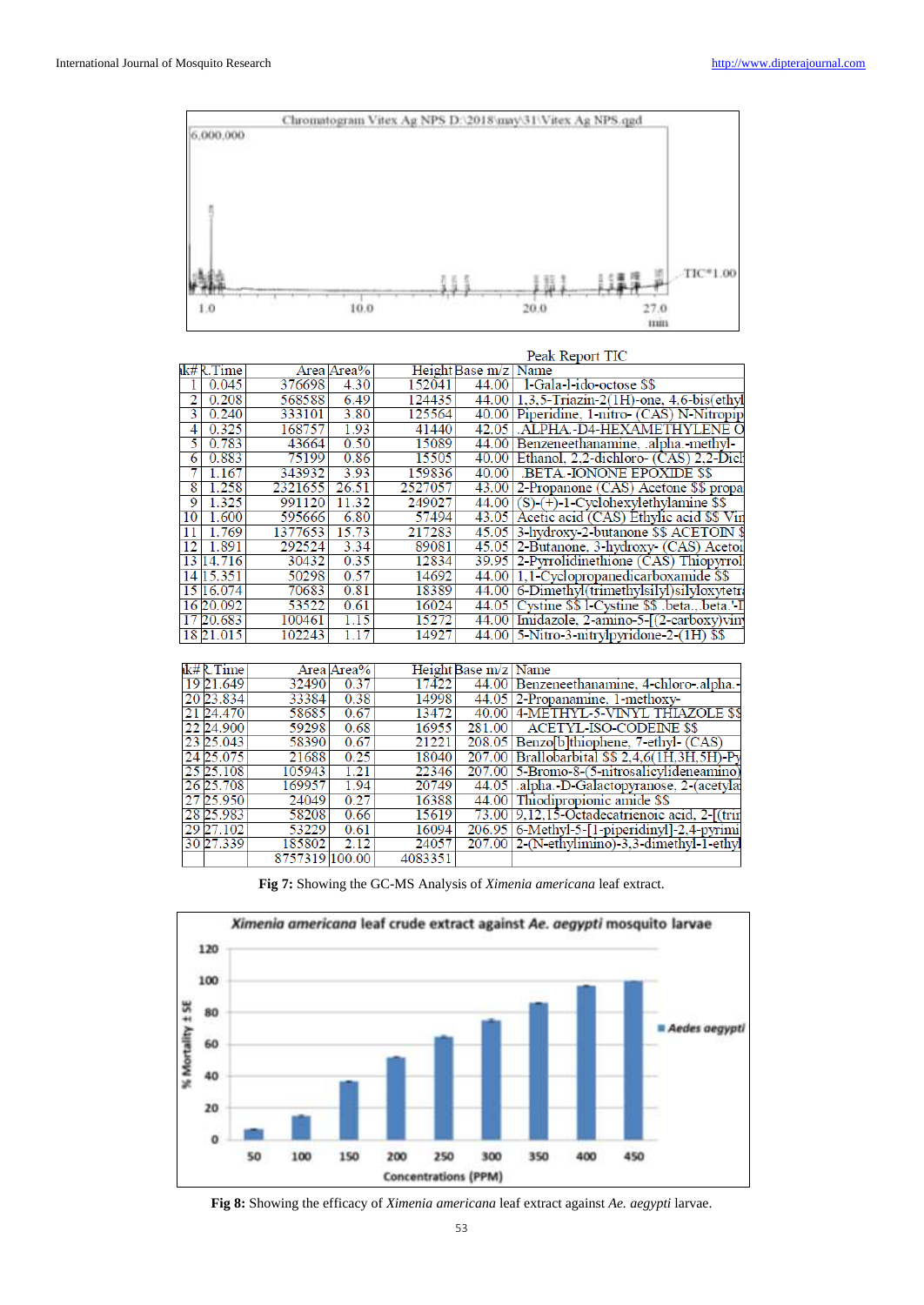

**Fig 9:** Showing the efficacy tested with *Ximenia americana* leaf mediated silver nanoparticles against *Ae. aegypti.*

| <b>Extract</b>      | <b>Concentrations (in PPM)</b> | Mortality $(\% ) \pm SE$ | <b>Lethal concentrations</b> |  |  |
|---------------------|--------------------------------|--------------------------|------------------------------|--|--|
| <b>Control</b>      |                                |                          |                              |  |  |
|                     | 50                             | $6.67 \pm 0.33$          |                              |  |  |
|                     | 100                            | $15 \pm 0.57$            | LC50 (PPM) (LCL-UCL)         |  |  |
|                     | 150                            | $36.67 \pm 0.33$         | 179.87 (165.23-194.26)       |  |  |
|                     | 200                            | $52 \pm 0.57$            |                              |  |  |
| Plant crude extract | 250                            | $65 \pm 0.57$            |                              |  |  |
|                     | 300                            | $75+1$                   |                              |  |  |
|                     | 350                            | $86 \pm 0.57$            | LC90 (PPM) (LCL-UCL)         |  |  |
|                     | 400                            | $96.67 \pm 0.33$         | 376.77 (340.22-428.03)       |  |  |
|                     | 450                            | 100                      |                              |  |  |

**Table 1:** Showing the efficacy of *Ximenia americana* leaf extract against *Ae. aegypti* larvae.

| Table 2: Showing the efficacy of Ximenia americana leaf extract mediated silver nanoparticles against Ae. aegyptil larvae. |  |  |  |  |
|----------------------------------------------------------------------------------------------------------------------------|--|--|--|--|
|                                                                                                                            |  |  |  |  |

| <b>Extract</b>    | <b>Concentrations (in PPM)</b> | Mortality $(\% ) \pm SE$ | <b>Lethal concentrations</b>              |  |
|-------------------|--------------------------------|--------------------------|-------------------------------------------|--|
| <b>Control</b>    |                                |                          |                                           |  |
|                   | 0.0625                         | $6.67 \pm 0.33$          |                                           |  |
|                   | 0.125                          | $23.33 \pm 1.76$         | LC50 (PPM) (LCL-UCL)<br>$0.63(0.50-0.78)$ |  |
|                   | 0.25                           | $35 \pm 0.57$            |                                           |  |
| Synthesized AgNPs | 0.5                            | $48 \pm 0.57$            |                                           |  |
|                   | 0.75                           | $68.33 \pm 0.33$         |                                           |  |
|                   |                                | $88 \pm 1.52$            | LC90 (PPM) (LCL-UCL)                      |  |
|                   | 1.25                           | $94.67 \pm 0.33$         | $1.20(0.94-1.68)$                         |  |
|                   |                                | 100                      |                                           |  |

# **5. Conclusion**

Use of these botanical derivatives in mosquito control instead of synthetic insecticides could reduce the cost and environmental pollution. *Ximenia americana* mediated AgNPs could be an alternative source for mosquito larvicides because they constitute a potential source of bioactive chemicals and generally free from harmful effects. These results could encourage the search for new active isolated compounds offering an alternative to synthetic insecticides from other medicinal plants. This research highlighted that the green synthesis of mosquitocidal AgNP using *Ximenia americana* is an efficient and eco-friendly method against *Ae. aegypti* mosquito, and their efficacy in the field is yet to be tested for effective mosquito larval control.

#### **Conflict of interest statement**

The authors declare that there is no conflict of interest.

### **Authors' contributions**

MS designed, maintained mosquito rearing house, handled experiments, synthesized AgNPs, conducted bioassays,

statistical analysis and developed the manuscript. BRN identified the mosquito species, reviewed the literature and contributed to manuscript development. The author(s) read and approved the final manuscript.

#### **Acknowledgements**

We thank the DSA-I (SAP-II) program for providing Laboratory facilities and financial support for work done, research colleagues and also to the Head Department of Zoology, Osmania University, Hyderabad for encouragement and all time support.

# **6. References**

- 1. Reddya Naik B, Swarna Gowreeswari G, Singh Y, Satyavathi R, Daravath SS, Ramachandra Reddy P. Bio-Synthesis of silver nanoparticles from leaf extract of *Pongamia pinnata* as an effective larvicide on dengue vector *Aedes albopictus* (Skuse) (Diptera: Culicidae). Adv Entomol 2014;2:93-101 in SciRes.
- 2. Khan HA, Akram W, Shehzad K, Shaalan EA. First report of field evolved resistance to agrochemicals in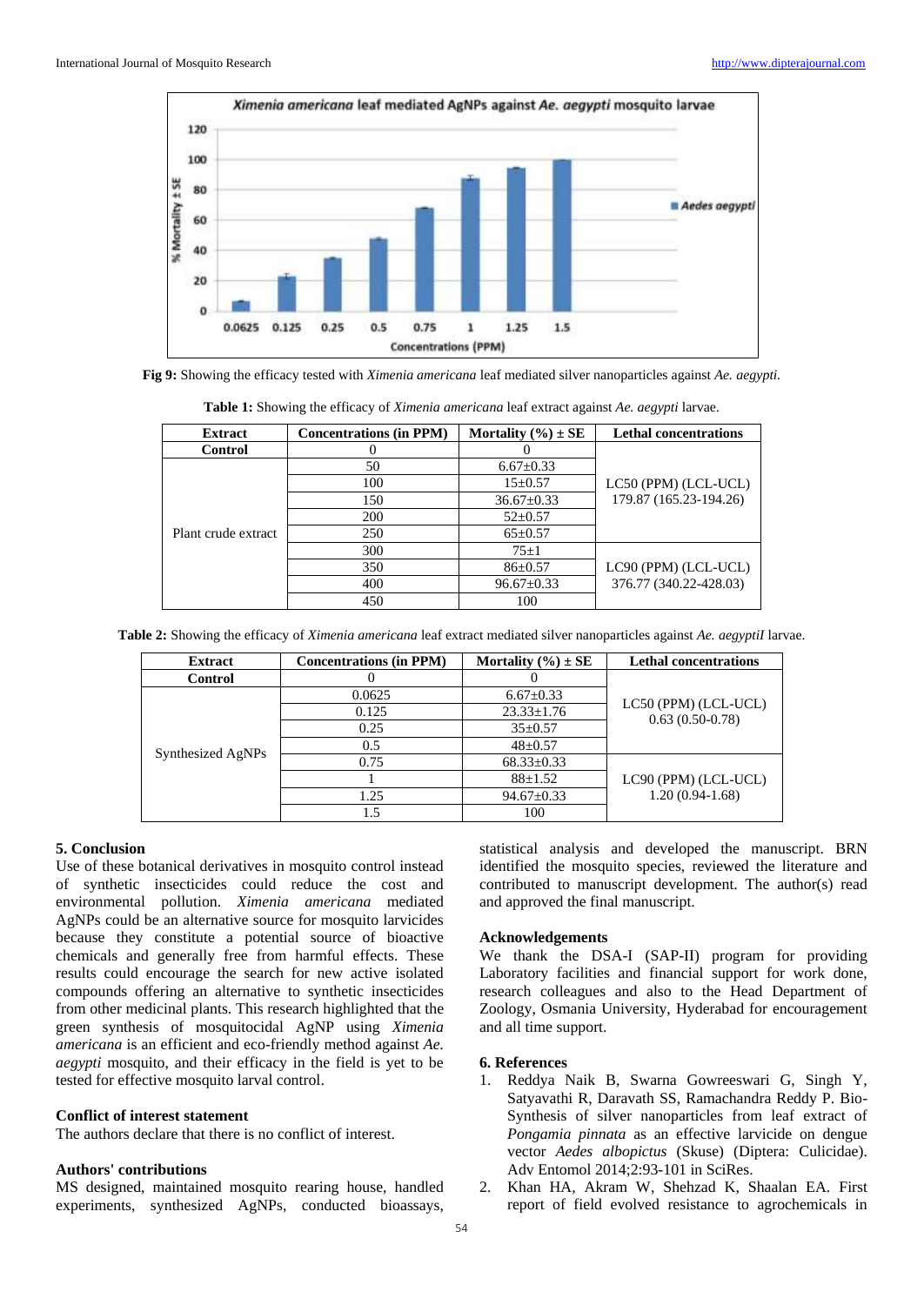dengue mosquito, *Aedes albopictus* (Diptera: Culicidae), from Pakistan. Parasit Vectors 2011;4:146. Doi: 10.1186/1756-3305-4-146, PMID 21781290.

- 3. Fonseca-González I, Quiñones ML, Lenhart A, Brogdon WG. Insecticide resistance status of *Aedes aegypti* (L.) from Colombia. Pest Manag Sci 2011;67(4):430-7. Doi: 10.1002/ps.2081, PMID 21394876.
- 4. De la Mora-Covarrubias A, Jiménez-Vega F, Treviño-Aguilar SM. Geospatial distribution and detection of dengue virus in mosquitoes *Aedes* (*Stegomyia*) *aegypti* in Ciudad Juárez, Chihuahua, México. Salud Publica Mex 2010;52(2):127-33. Spanish. PMID 20485869.
- 5. World Health Organization. Dengue: guidelines for diagnosis, treatment. Prev Control 2009.
- 6. Brathwaite Dick O, San Martín JL, Montoya RH, del Diego J, Zambrano B, Dayan GH. The history of dengue outbreaks in the Americas. Am J Trop Med Hyg 2012;87(4):584-93. Doi: 10.4269/ajtmh.2012.11-0770, PMID 23042846.
- 7. Aziz AT, Al-Shami SA, Mahyoub JA, Hatabbi M, Ahmad AH, Rawi CS. Anupdate on the incidence of dengue gaining strength in Saudi Arabia and current control approaches for its vector mosquito. Parasit Vectors 2014;7(1):258. Doi: 10.1186/1756-3305-7-258, PMID 24890567.
- 8. Bhatt S, Gething PW, Brady OJ, Messina JP, Farlow AW, Moyes CL, *et al*. The global distribution and burden of dengue. Nature 2013;496(7446):504-7. Doi: 10.1038/nature12060, PMID 23563266.
- 9. Brady OJ, Gething PW, Bhatt S, Messina JP, Brownstein JS, Hoen AG, *et al*. Refining the global spatial limits of dengue virus transmission by evidence-based consensus. PLOS Negl Trop Dis 2012;6(8):e1760. Doi: 10.1371/journal.pntd.0001760, PMID 22880140.
- 10. NVBDCP. 2019. Available from: https://nvbdcp.gov.in/index4.php?lang=1&level=0&linki d=431&lid=3715.
- 11. Gubler DJ. Dengue. In: Monath TP, editor, The arboviruses. Epidemiology and ecology. Boca Raton, FL: CRC Press Press 1998, 223-60.
- 12. WHO. Report of the WHO informal consultation on the evaluation and testing of insecticides: CTD/WHOPES/IC/96.1. Geneva, Switzerland 1996, 69.
- 13. David JP, Faucon F, Chandor-Proust A, Poupardin R, Riaz MA, Bonin A, *et al*. Comparative analysis of response to selection with three insecticides in the dengue mosquito *Aedes aegypti* using mRNA sequencing. BMC Genomics 2014;15:174. Doi: 10.1186/1471-2164-15-174, PMID 24593293.
- 14. Brito LP, Linss JG, Lima-Camara TN, Belinato TA, Peixoto AA, Lima JB, *et al*. Assessing the effects of *Aedes aegypti* kdr mutations on pyrethroid resistance and its fitness cost. PLOS ONE 2013;8(4):e60878. Doi: 10.1371/journal.pone.0060878, PMID 23593337.
- 15. Grisales N, Poupardin R, Gomez S, Fonseca-Gonzalez I, Ranson H, Lenhart A. Temephos resistance in *Aedes aegypti* in Colombia compromises dengue vector control. PLOS Negl Trop Dis 2013;7(9):e2438. Doi: 10.1371/journal.pntd.0002438, PMID 24069492.
- 16. Mulla MS, Thavara U, Tawatsin A, Chomposri J, Su T. Emergence of resistance and resistance management in field populations of tropical *Culex quinquefasciatus* to themicrobial control agent *Bacillus sphaericus*. J Am Mosq Control Assoc 2003;19(1):39-46. PMID 12674533.
- 17. Benelli G. Research in mosquito control: current

challenges for a brighter future. Parasitol Res 2015a;114(8):2801-5. Doi: 10.1007/s00436-015-4586-9, PMID 26093499.

- 18. Benelli G. Plant-borne ovicides in the fight against mosquito vectors of medical and veterinary importance: a systematic review. Parasitol Res 2015b;114(9):3201-12. Doi: 10.1007/s00436-015-4656-z, PMID 26239801.
- 19. Isman MB. Botanical insecticides, deterrents, and repellents in modern agriculture and an increasingly regulated world. Annu Rev Entomol 2006;51:45-66. Doi: 10.1146/annurev.ento.51.110104.151146, PMID 16332203.
- 20. Pelah D, Abramovich Z, Markus A, Wiesman Z. The use of commercial saponin from *Quillaja saponaria* bark as a natural larvicidal agent against *Aedes aegypti* and *Culex pipiens*. J Ethnopharmacol 2002;81(3):407-9. Doi: 10.1016/s0378-8741(02)00138-1, PMID 12127245.
- 21. Murugan K, Murugan P, Noortheen A. Larvicidal and repellent potential of *Albizzia amara* Boivin and *Ocimum basilicum* Linn against dengue vector, *Aedes aegypti* (Insecta:Diptera:Culicidae). Bioresour Technol 2007;98(1):198-201. Doi: 10.1016/j.biortech.2005.12.009, PMID 16473002.
- 22. Rahuman AA, Venkatesan P. Larvicidal efficacy of five cucurbitaceous plant leaf extracts against mosquito species. Parasitol Res 2008;103(1):133-9. Doi: Parasitol Res 2008;103(1):133-9. Doi: 10.1007/s00436-008-0940-5, PMID 18340464.
- 23. Bagavan A, Rahuman AA, Kamaraj C, Geetha K. Larvicidal activity of saponin from *Achyranthes aspera* against *Aedes aegypti* and *Culex quinquefasciatus* (Diptera: Culicidae). Parasitol Res 2008;103(1):223-9. doi: 10.1007/s00436-008-0962-z, PMID 18392726.
- 24. Zahir AA, Rahuman AA, Kamaraj C, Bagavan A, Elango G, Sangaran A, *et al*. Laboratory determination of efficacy of indigenous plant extracts for parasite control. Parasitol Res 2009;105(2):453-61. Doi: 10.1007/s00436- 009-1405-1, PMID 19308453.
- 25. Benelli G, Lukehart CM. applications of greensynthesized nanoparticles in pharmacology, parasitology and entomology. J Clust Sci 2017;28(1):1-2. Doi: 10.1007/s10876-017-1165-5.
- 26. Azarudeen RMST, Govindarajan M, Amsath A, Muthukumaran U, Benelli G. Single-step biofabrication of silver nanocristals using *Naregamia alata*: a cost effective and eco-friendly control tool in the fight against malaria, Zika virus and St Louis encephalitis mosquito vectors. J Clust Sci 2017;28(1):179-203. Doi: 10.1007/s10876-016-1067-y.
- 27. Roni M, Murugan K, Panneerselvam C, Subramaniam J, Nicoletti M, Madhiyazhagan P, *et al*. Characterization and biotoxicity of *Hypnea musciformis*-synthesized silver nanoparticles as potential eco-friendly control tool against Aedes aegypti and *Plutella xylostella*. Ecotoxicol Environ Saf 2015;121:31-8. Doi: 10.1016/j.ecoenv.2015.07.005, PMID 26184431.
- 28. Kumar B, Angulo Y, Smita K, Cumbal L, Debut A. Capuli cherry-mediated green synthesis of silver nanoparticles under white solar and blue LED light. Particuology 2016;24:123-8. Doi: 10.1016/j.partic.2015.05.005.
- 29. Kumar B, Smita K, Cumbal L, Angulo Y. Fabrication of silver nanoplates using Nephelium lappaceum (Rambutan) peel: a sustainable approach. J Mol Liq 2015b;211:476-80. Doi: 10.1016/j.molliq.2015.07.067.
- 30. Silver JB. Mosquito ecology: field sampling methods. 3rd